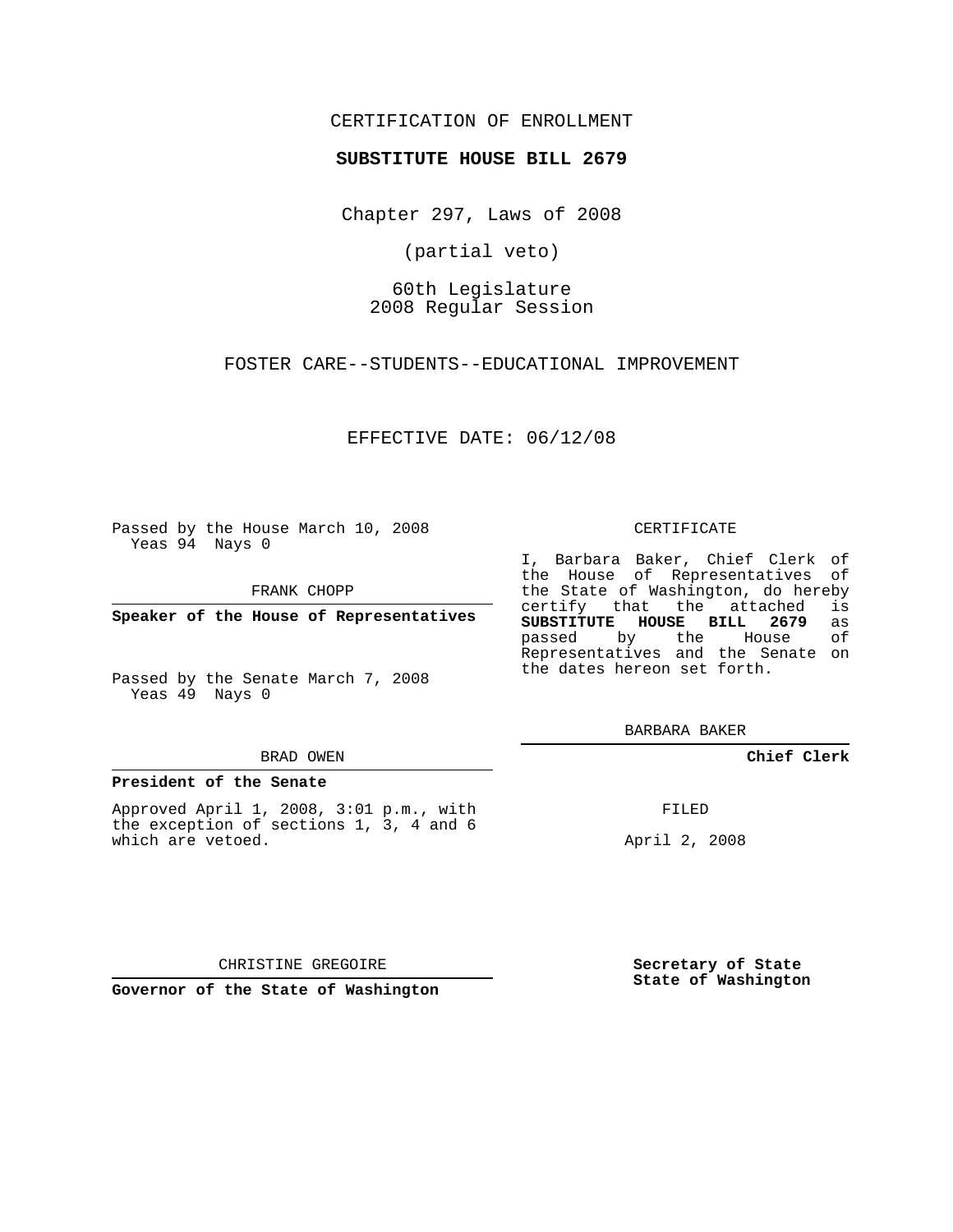# **SUBSTITUTE HOUSE BILL 2679** \_\_\_\_\_\_\_\_\_\_\_\_\_\_\_\_\_\_\_\_\_\_\_\_\_\_\_\_\_\_\_\_\_\_\_\_\_\_\_\_\_\_\_\_\_

\_\_\_\_\_\_\_\_\_\_\_\_\_\_\_\_\_\_\_\_\_\_\_\_\_\_\_\_\_\_\_\_\_\_\_\_\_\_\_\_\_\_\_\_\_

## AS AMENDED BY THE SENATE

Passed Legislature - 2008 Regular Session

# **State of Washington 60th Legislature 2008 Regular Session**

**By** House Appropriations (originally sponsored by Representatives Roberts, Pettigrew, Hunt, Hasegawa, Sullivan, Chase, Morrell, McIntire, Santos, Barlow, Simpson, Kenney, Goodman, Wood, Darneille, Lantz, and McDonald)

READ FIRST TIME 02/12/08.

 AN ACT Relating to improving educational outcomes for students in foster care; amending RCW 28A.150.510; adding new sections to chapter 28A.310 RCW; adding a new section to chapter 28A.300 RCW; adding a new section to chapter 74.13 RCW; and creating a new section.

BE IT ENACTED BY THE LEGISLATURE OF THE STATE OF WASHINGTON:

 *\*NEW SECTION. Sec. 1. A new section is added to chapter 28A.310 RCW to read as follows:*

 *Subject to the availability of funds appropriated for this purpose, the Puget Sound educational service district shall designate a foster care program supervisor to coordinate programs and services for students in foster care. The foster care program supervisor shall:*

 *(1) Facilitate the use of education system resources to improve educational stability and other measurable outcomes for children in children's administration out-of-home care and enrolled in a school district within the Puget Sound educational service district;*

 *(2) Develop and distribute model school district policies to improve services and supports to children in children's administration out-of-home care and enrolled in a school district within the Puget Sound educational service district;*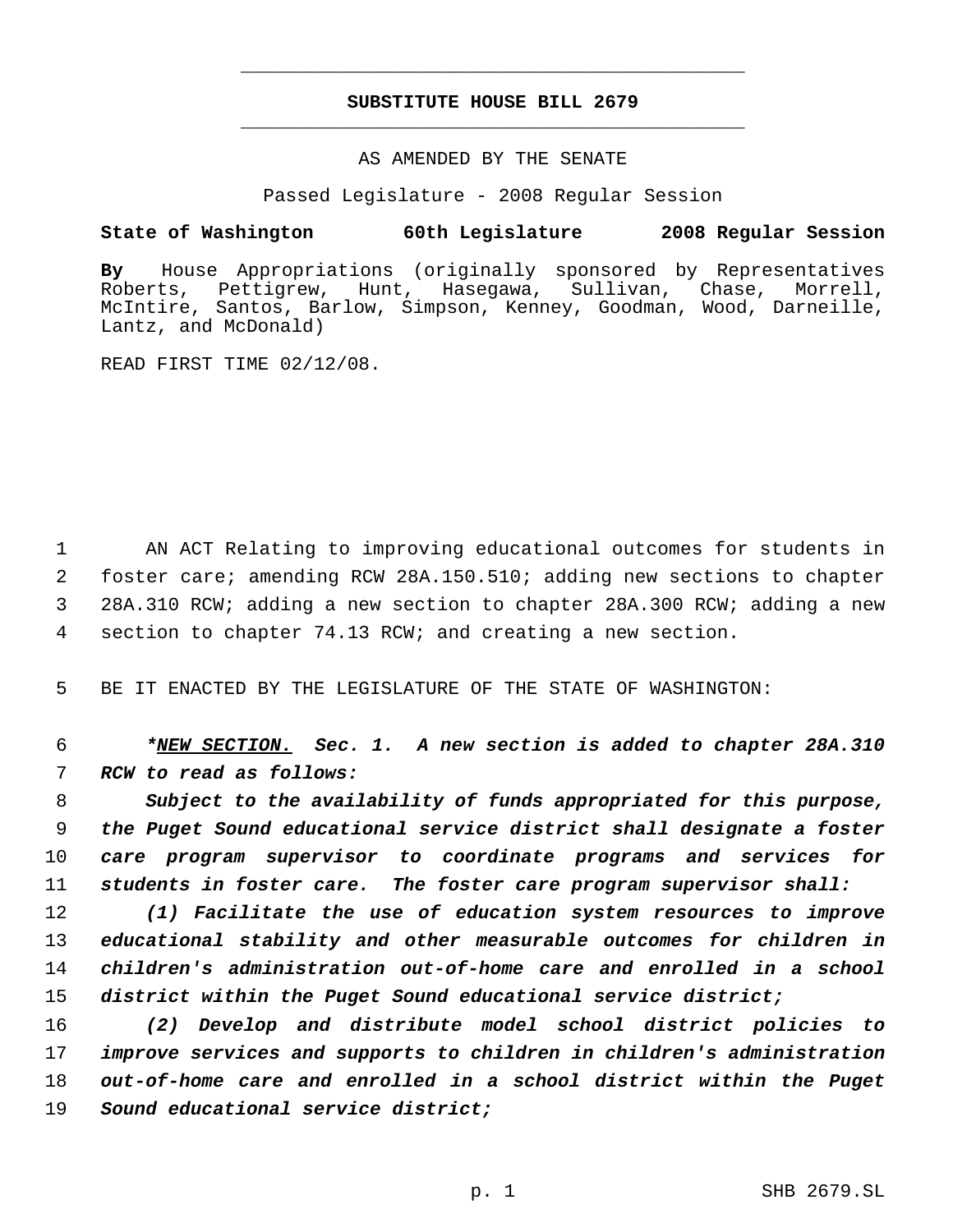*(3) Provide training to public school staff on the impact of child abuse and neglect, school preparedness, and the child welfare system upon children who live in children's administration out-of-home care, the likely need for students in children's administration out-of-home care to have a strong relationship with one or more adults at school and academic and behavioral remediation, and the need to determine eligibility of students in children's administration out-of-home care for the many programs for which they qualify that are provided in schools;*

 *(4) Provide technical assistance to schools concerning interagency agreements and children's administration policies relative to the education of children who live in children's administration out-of-home care;*

 *(5) Coordinate with the McKinney-Vento education of homeless children and youth program supervisor within the office of the superintendent of public instruction on issues that relate to the definition of children's administration out-of-home care and homelessness;*

 *(6) Coordinate with the office of the superintendent of public instruction the legal interpretations of the family education rights and privacy act and the health insurance portability and accountability act relative to data exchange;*

 *(7) Provide technical assistance to school districts within the Puget Sound educational service district to facilitate local data exchange;*

 *(8) Coordinate with regions 4 and 5 children's administration education leads to facilitate completion of interagency agreements for top priority school districts within the Puget Sound educational service district; and*

 *(9) Establish a model information and data-sharing agreement between school districts and the children's administration and facilitate completion of information and data-sharing agreements. \*Sec. 1 was vetoed. See message at end of chapter.*

 NEW SECTION. **Sec. 2.** A new section is added to chapter 28A.300 RCW to read as follows:

 The superintendent of public instruction shall provide an annual aggregate report to the legislature on the educational experiences and progress of students in children's administration out-of-home care.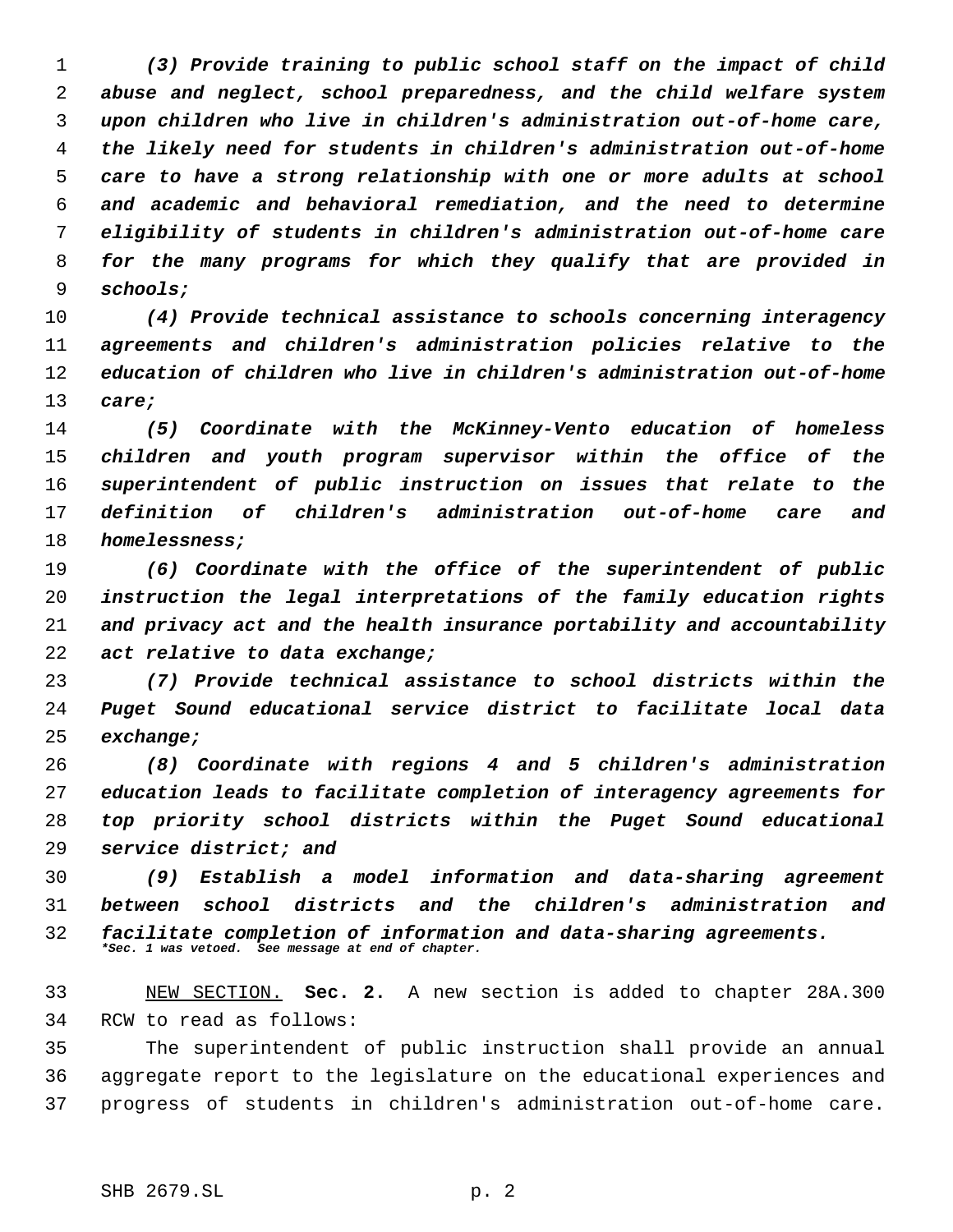This data should be disaggregated in the smallest units allowable by law that do not identify an individual student, in order to learn which school districts are experiencing the greatest success and challenges in achieving quality educational outcomes with students in children's administration out-of-home care.

 *\*NEW SECTION. Sec. 3. A new section is added to chapter 28A.310 RCW to read as follows:*

 *(1) Subject to the availability of funds appropriated for this purpose, the Puget Sound educational service district shall create a grant program for local school districts to improve stability and educational outcomes for students in foster care. Grants shall be awarded to school districts with the highest incidence of child protective services removals and foster care placements under chapter 13.34 RCW.*

 *(2) School districts receiving grants under this section shall agree to the following:*

 *(a) The grant shall not supplant funding already in place for all students.*

 *(b) The grant shall be used to supplement and enhance educational stability and educational outcomes for students in foster care.*

 *(3) Grant activities may include but are not limited to the following:*

*(a) Dedicated staff time for:*

 *(i) Additional counselor support for students in foster care and foster parent support;*

 *(ii) Facilitation of education planning meetings with children's administration caseworkers, students, foster and relative caregivers, other community providers, and birth parents when appropriate;*

 *(iii) Coordination with programs for which students in foster care may be eligible including: Title I, Upward Bound, free and reduced meals, etc.;*

*(iv) Tutoring;*

 *(v) Temporary arrangements for transportation to enhance educational stability;*

 *(vi) Coordination with the McKinney-Vento education of homeless children and youth program activities within the office of the*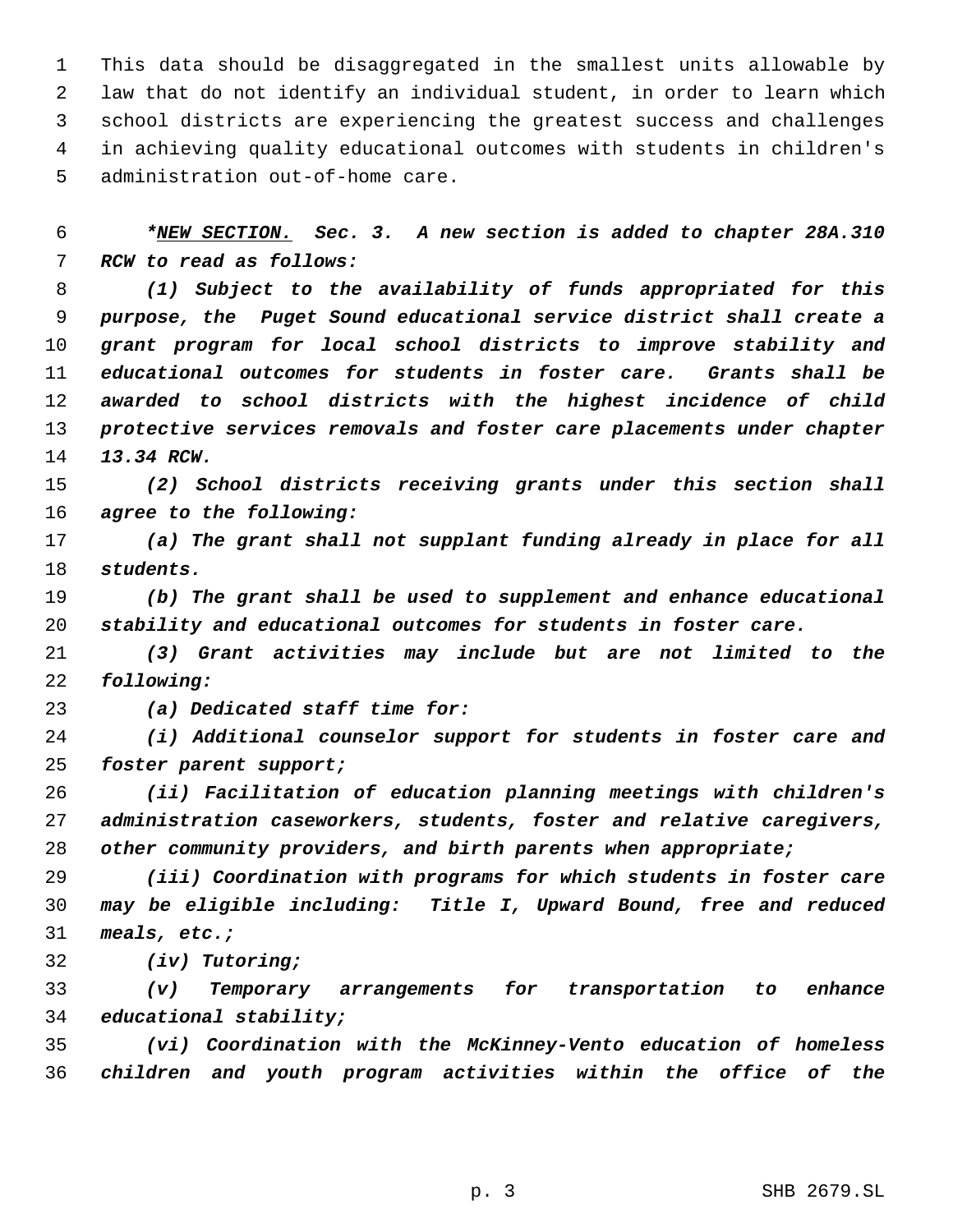*superintendent of public instruction and local school district Title X*

*liaisons;*

 *(vii) Activities promoting engagement of foster parents in school programming activities;*

*(viii) Outreach to birth parents, when appropriate;*

 *(ix) Assurance of timely and accurate record and data transfer when a student in foster care moves to a different school;*

*(x) Support for school-based foster parent recruitment; and*

 *(xi) Additional school staff training concerning the characteristics and needs of students in foster care including protecting the right to privacy for students in foster care;*

 *(b) Fees normally covered by parents for extracurricular activity participation, school pictures, yearbooks, ASB cards, school fines, etc.*

 *(4) The Puget Sound educational service district shall annually submit a report to the legislature on grant program outcomes under this section. \*Sec. 3 was vetoed. See message at end of chapter.*

 *\*NEW SECTION. Sec. 4. A new section is added to chapter 74.13 RCW to read as follows:*

 *(1) Subject to availability of funds appropriated specifically for this purpose, the department of social and health services, within the children's administration, shall fund two school district-based foster care recruitment pilots in one or more of the school districts with the highest number of child protective services removals and out-of-home placements under chapter 13.34 RCW. Pilots must coordinate with existing foster care recruitment contracts and the family-to-family model. Funds can be used to expand existing contracts or fund children's administration staff.*

 *(2) The department of social and health services shall annually report to the legislature on the increase or decrease of foster homes within the pilot areas. \*Sec. 4 was vetoed. See message at end of chapter.*

 **Sec. 5.** RCW 28A.150.510 and 2000 c 88 s 1 are each amended to read as follows:

34 In order to effectively serve students who are ((under the 35 jurisdiction of the juvenile justice system as)) dependent pursuant to 36 chapter 13.34 RCW, education records shall be ((released upon))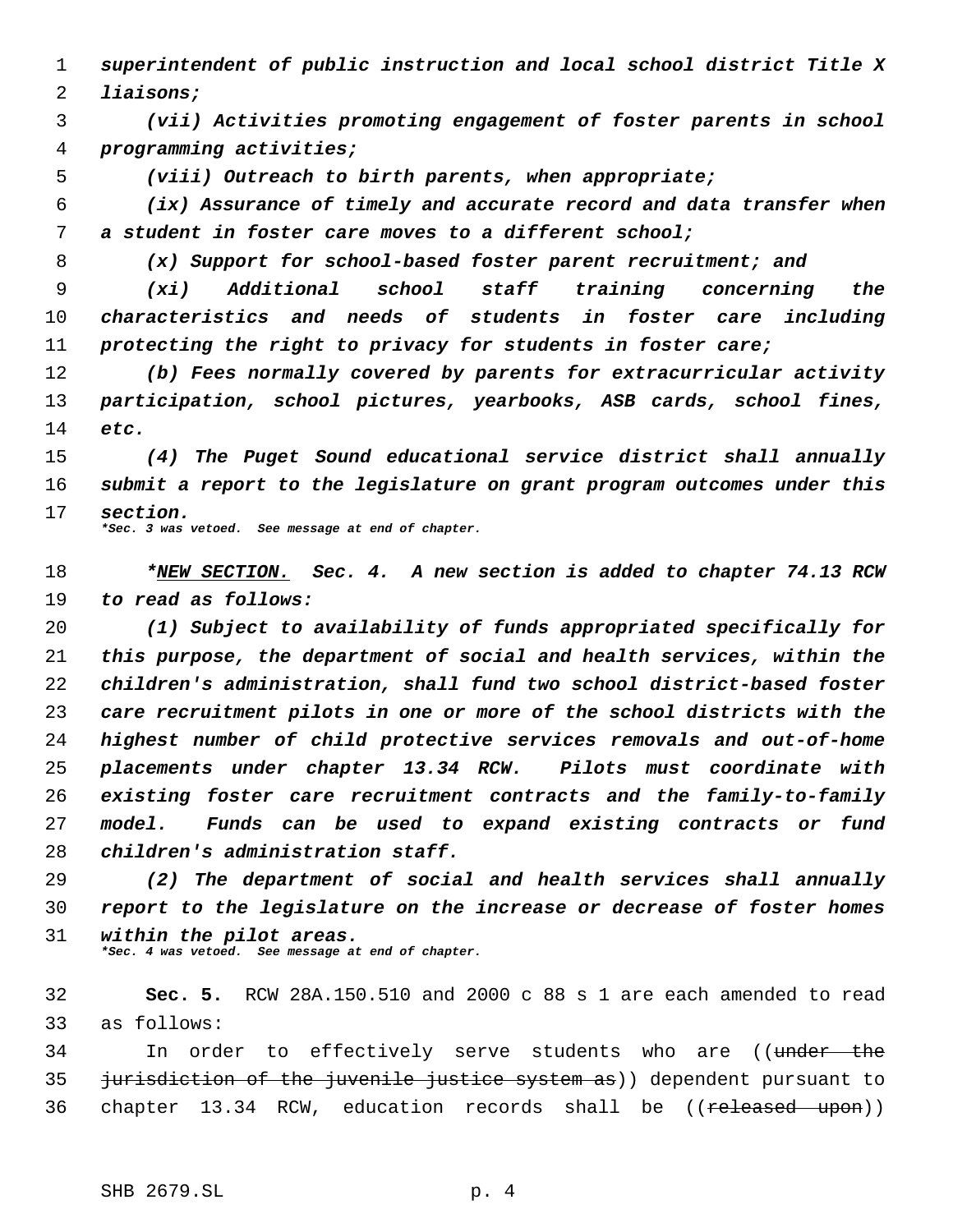1 transmitted to the department of social and health services within two 2 school days after receiving the request  $((\pm e))$  from the department  $((\pm f))$ 3 social and health services)) provided that the department ((of social 4 and health services)) certifies that it will not disclose to any other 5 party the education records without prior written consent of the parent 6 or student unless authorized to disclose the records under state law. 7 The department of social and health services is authorized to disclose 8 education records it obtains pursuant to this section to a foster 9 parent, guardian, or other entity authorized by the department ( $(e^{\frac{f}{c}})$ 10 social and health services)) to provide residential care to the 11 student.

 *\*NEW SECTION. Sec. 6. If specific funding for the purposes of this act, referencing this act by bill or chapter number, is not provided by June 30, 2008, in the omnibus appropriations act, this act is null and* 15 *void.*

*\*Sec. 6 was vetoed. See message at end of chapter.*

Passed by the House March 10, 2008. Passed by the Senate March 7, 2008. Approved by the Governor April 1, 2008, with the exception of certain items that were vetoed. Filed in Office of Secretary of State April 2, 2008.

Note: Governor's explanation of partial veto is as follows:

"I am returning, without my approval as to Sections 1, 3, 4 and 6, Substitute House Bill 2679 entitled:

"AN ACT Relating to improving educational outcomes for students in foster care."

This bill relates to projects to improve educational outcomes for students in foster care.

Section 1 creates a foster care program supervisor at the Puget Sound Educational Service District.

Section 3 directs the Puget Sound Educational Service District to create a grant program for school districts to improve stability and educational outcomes for students in foster care.

Section 4 directs the Children's Administration to fund two school district-based foster care recruitment pilots.

While it is important to provide services to students in foster care, these services should be informed by effective practice and formulated in a coordinated manner. In 2007, the Legislature created the Building Bridges grant program (HB 1573) which funds partnerships of schools, families, and communities to build a comprehensive dropout prevention, intervention and retrieval system. These grants will serve at-risk middle and high school students; targeted student<br>populations include youth in foster care. The Children's in foster care. Administration, in the Department of Social and Health Services, currently has educational advocacy coordinators. In addition, the supplemental budget enhances funding for the Children's